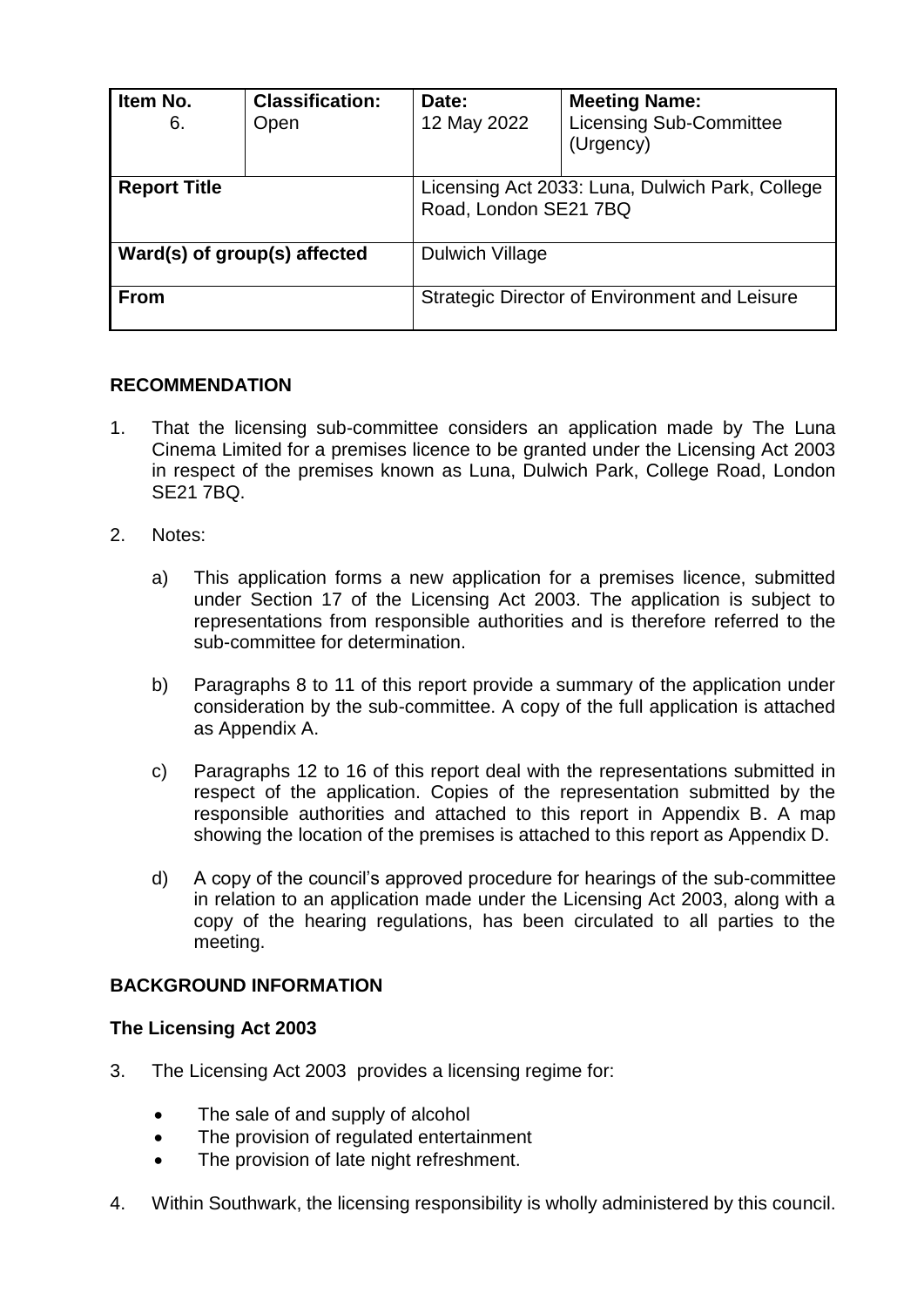- 5. The Act requires the licensing authority to carry out its functions under the Act with a view to promoting the four stated licensing objectives. These are:
	- The prevention of crime and disorder
	- The promotion of public safety
	- The prevention of nuisance
	- The protection of children from harm.
- 6. In carrying out its licensing functions, a licensing authority must also have regard to
	- The Act itself
	- The guidance to the act issued under Section 182 of the Act
	- Secondary regulations issued under the Act
	- The licensing authority's own statement of licensing policy
	- The application, including the operating schedule submitted as part of the application
	- Relevant representations.
- 7. The premises licence application process involves the provision of all relevant information required under the Act to the licensing authority with copies provided by the applicant to the relevant responsible bodies under the Act. The application must also be advertised at the premises and in the local press. The responsible authorities and other persons within the local community may make representations on any part of the application where relevant to the four licensing objectives.

# **KEY ISSUES FOR CONSIDERATION**

## **The premises licence application**

- 8. On 16 March 2022 The Luna Cinema Limited applied for a premises licence to be granted under the Licensing Act 2003 in respect of the premises known as Luna, Dulwich Park, College Road, London SE21 7BQ. The premises are described in the application as being:
	- "Public Park with 30.85-hectares of green space."
- 9. The hours applied for are summarised as follows:
	- The sale by retail of alcohol (on sales only):
		- o Monday to Sunday: 09:30 to 00:00
	- The provision of regulated entertainment (outdoors) in the form of films:
		- o Monday to Sunday: 09:30 to 00:15 the following day
	- The provision of regulated entertainment (outdoors) in the form of recorded music:
		- o Monday to Sunday: 09:30 to 21:30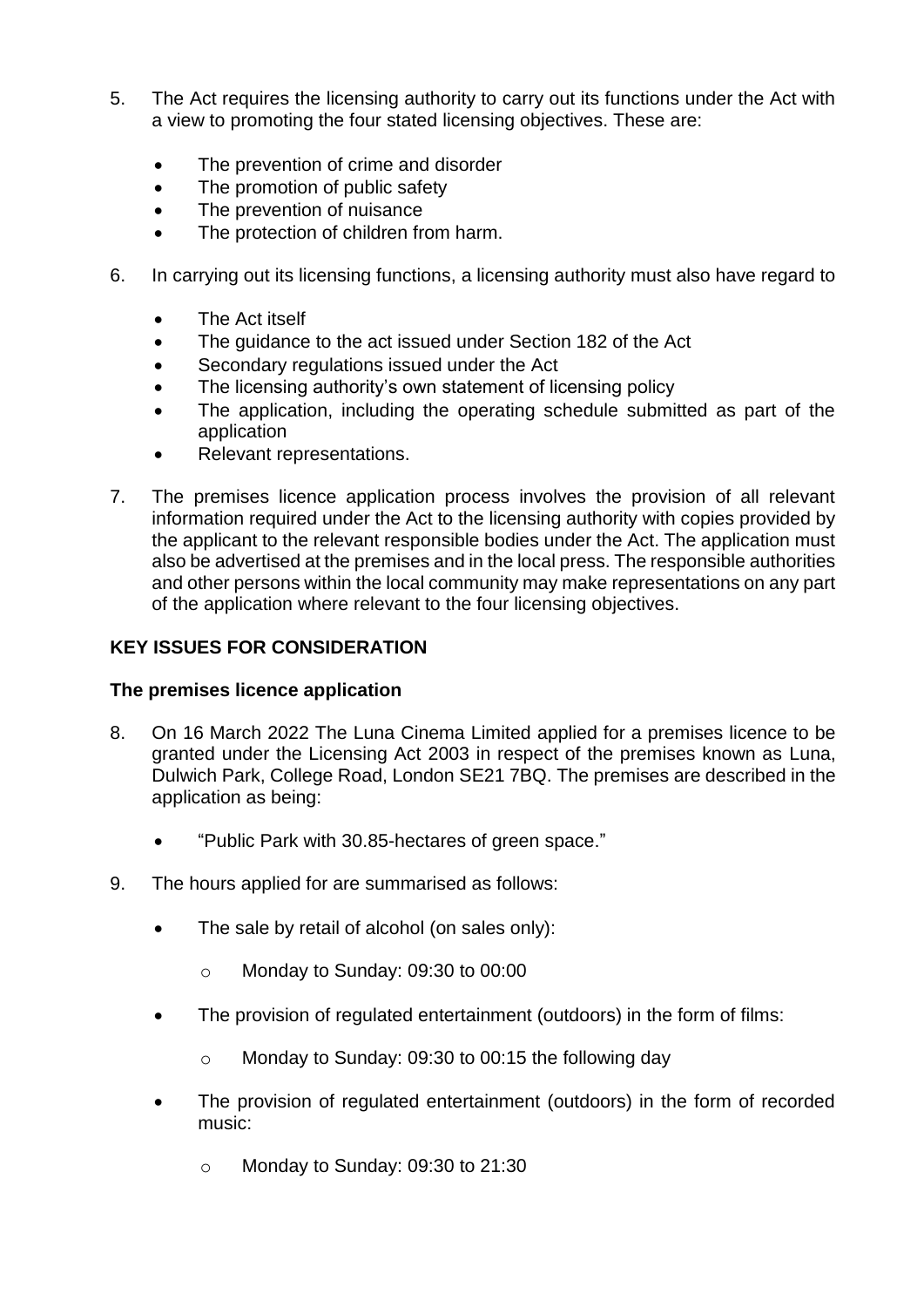- Opening hours:
	- o Monday to Sunday: 09:30 to 00:30.
- 10. The designated premises supervisor is to be Daniel Leman who holds a personal licence with Canterbury City Council.
- 11. The premises licence application form provides the applicant's operating schedule. Parts A, B, C, E, F, G, H, I, J, K, L, and M of the operating schedule set out the proposed licensable activities, operating hours and operating control measures in full, with reference to the four licensing objectives as stated in the Licensing Act 2003. Should a premises licence be issued in respect of the application the information provided in part M of the operating schedule will form the basis of conditions that will be attached to any licence granted subsequent to the application. A copy of the application and premises plan is attached to this report in Appendix A.

### **Representations from responsible authorities**

- 12. A representation has been received from the Metropolitan Police (Licensing Division) in relation to the licensing objectives of the prevention of crime and disorder and the prevention of public nuisance. There is concern that there is a lack of information with the application and that the hours applied for are outside of the hours recommended in the Southwark statement of licensing policy.
- 13. A representation has been submitted by the licensing authority in their role as responsible authority under the licensing objectives of the prevention of crime and disorder and the prevention of public nuisance. There is concern that there is a lack of information with the application and that the hours applied for are outside of the hours recommended in the Southwark statement of licensing policy. A reduction of the hours is requested, along with additional conditions.
- 14. A representation has been made by the council's trading standards team, but has since been withdrawn through conciliation. The following conditions have been agreed:
	- That the organisers shall have a full child safety plan as well as a lost child meeting point;
	- The premises shall operate an age check 'Challenge 25' policy whereby customers purchasing alcohol who look or appear to be under 25 years of age will be asked for an approved form of proof of age to verify their age. Approved forms shall include a driving licence, passport or a PASS approved proof of age card such as the Southwark Proof of Age (SPA) card;
	- That all staff involved in the sale of alcohol shall be trained in the age check 'Challenge 25' policy. A record of their training, including the dates that each member of staff is trained, shall be available for inspection at the premises on request by the Council's authorised officers or the Police;
	- That Age check or 'Challenge 25' signage shall be displayed at areas where alcohol is displayed for sale and at points of sale to inform customers that an age check 'Challenge 25' policy applies and proof of age may be required;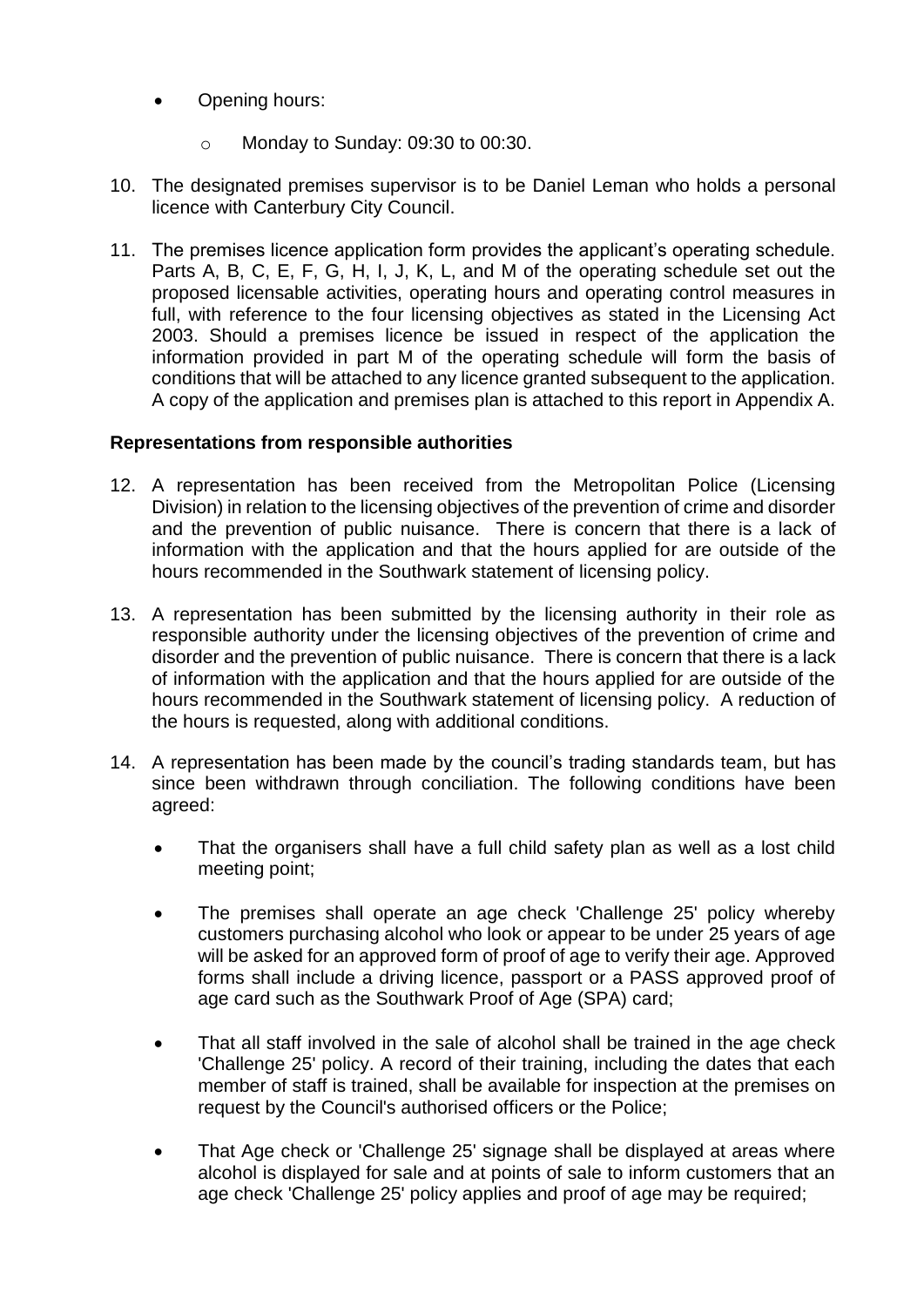- That a register of refused sales of alcohol shall be maintained in order to demonstrate effective operation of the policy. The register shall be available for inspection at the premises on request by council authorised officers or the Police;
- That films which carry age restrictions shall also be covered by the site Challenge 25 Policy whereby suitable proof of age, as described with respect to conditions applying to the sale of alcohol will require anyone appearing to be under 25 years of age to provide valid proof of age to show that they are of the approved age for the film concerned.
- 15. The representations and trading standards withdrawal are available in Appendix B.

### **Representations from other persons**

16. There are no representations from other persons.

### **Conciliation**

17. All representations were sent to the applicant and at the point of publication of the report, only the trading standards representation had been conciliated.

### **Premises history**

- 18. Dulwich Park has hosted multiple events historically. Luna Cinema has for the last seven years, used the existing licence held by Southwark Council's events team and pre-pandemic, would apply for occasional temporary events notices for the bar.
- 19. For members' information, a copy of the previously used permanent licence in place in the Park is available in Appendix C. The applicant has advised that using the council's current licence is no longer fit for purpose for showing longer and later films and therefore are applying for their own licence.
- 20. There is no history of complaints to the licensing department in relation to this address as a result of this applicant, nor recent temporary events notices.

#### **Map**

21. A map showing the location of the premises is attached to this report as Appendix D. Local licensed premises have not been listed in this report as none are appropriately comparable to this event, nor are any situated within the usual 100m to the site.

### **Southwark Council Statement of Licensing Policy**

- 22. Council assembly approved Southwark's statement of licensing policy 2021-2026 on 25 November 2020 and it came into effect on 1 January 2021.
- 23. Sections of the statement that are considered to be of particular relevance to the sub-committee's consideration are: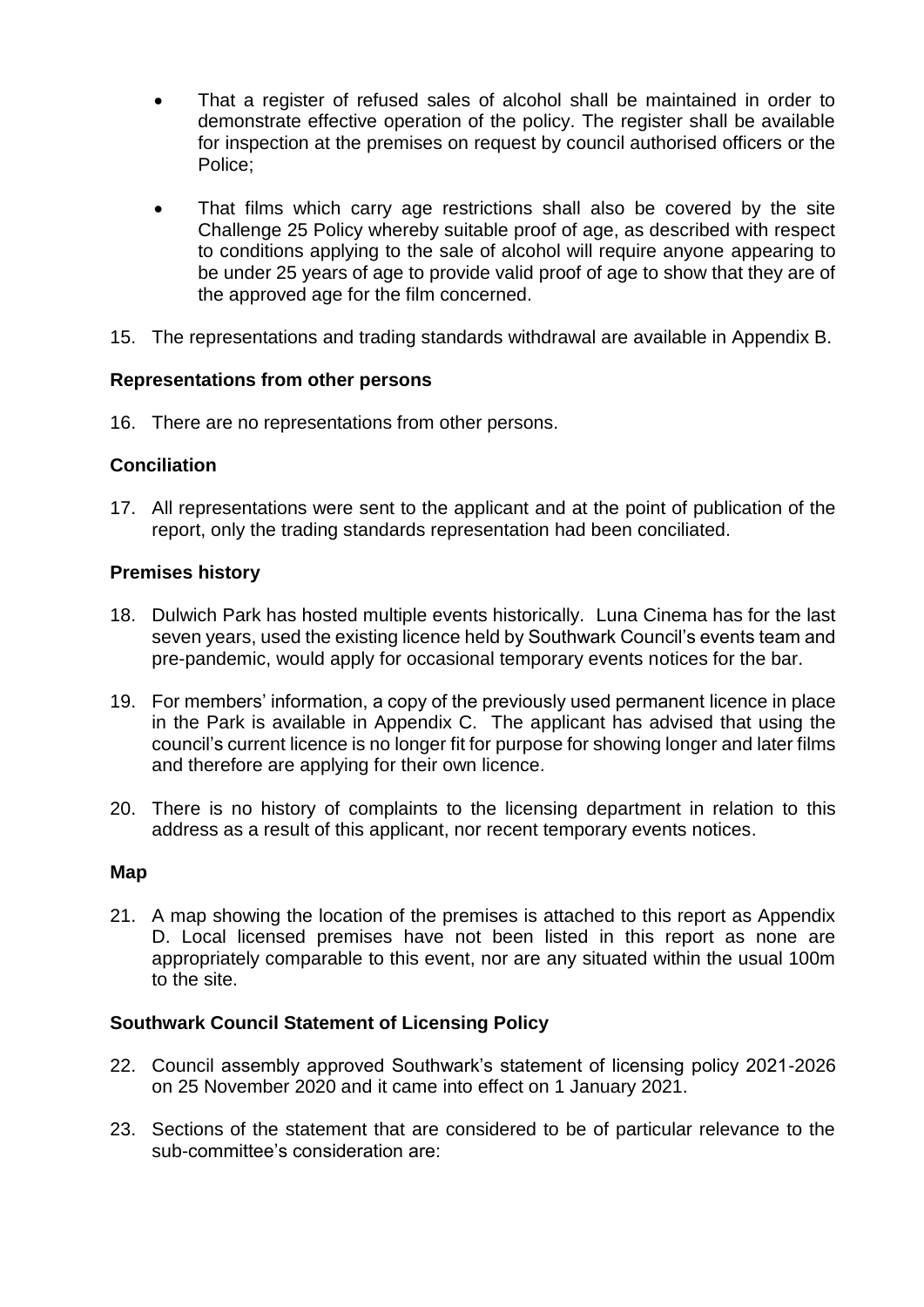- Section 3 Purpose and scope of the policy. This reinforces the four licensing objectives and the fundamental principles upon which this authority relies in determining licence applications
- Section 5 Determining applications for premises licences and club premises certificates. This explains how the policy works and considers issues such as location; high standards of management; and the principles behind condition setting.
- Section 6 Local cumulative impact policies. This sets out this authority's approach to cumulative impact and defines the boundaries of the current special policy areas and the classifications of premises to which they apply. To be read in conjunction with Appendix B to the policy.
- Section 7 Hours of operation. This provides a guide to the hours of licensed operation that this Authority might consider appropriate by type of premises and (planning) area classification.
- Section 8 The prevention of crime and disorder. This provides general guidance on the promotion of the first licensing objective.
- Section 9 Public safety. This provides general guidance on the promotion of the second licensing objective.
- Section 10 The prevention of nuisance. This provides general guidance on the promotion of the third licensing objective.
- Section 11 The protection of children from harm. This provides general guidance on the promotion of the fourth licensing objective.
- 24. The purpose of Southwark's statement of licensing policy is to make clear to applicants what considerations will be taken into account when determining applications and should act as a guide to the sub-committee when considering the applications. However, the sub-committee must always consider each application on its own merits and allow exceptions to the normal policy where these are justified by the circumstances of the application.

## **Cumulative Impact Area (CIA)**

- 25. The premises is not situated in any of Southwark's CIAs. The premises is situated in a residential area
- 26. Under the Southwark statement of licensing policy 2021 2026 the following closing times are recommended as appropriate within this area for these categories of premises:
	- Closing time for cinemas and theatres:
		- $\circ$  23:00 daily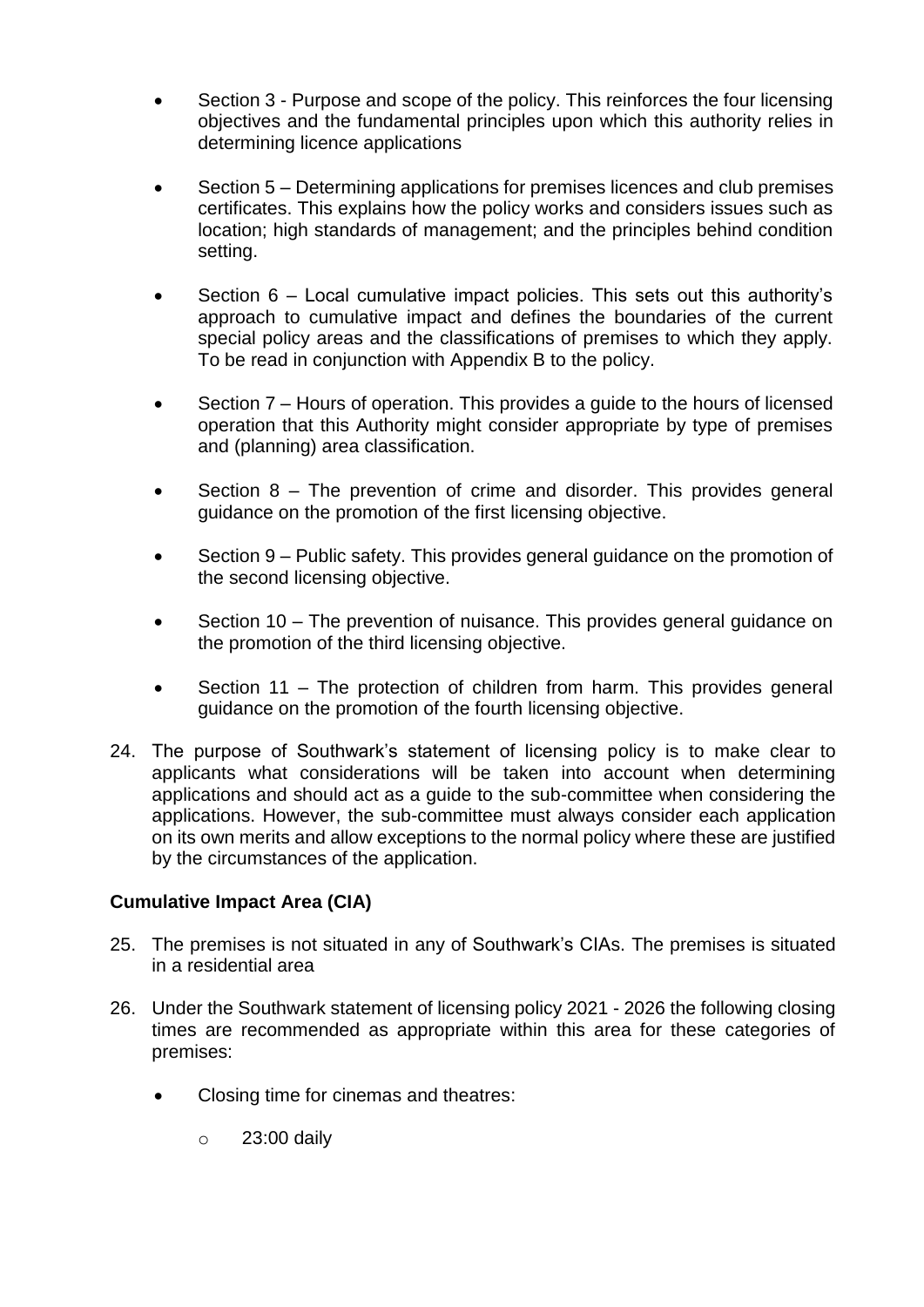- Closing time for public houses, wine bars or other drinking establishments:
	- o 23:00 daily.

## **Climate Change Implications**

- 27. Following council assembly on 14 July 2021, the council is committed to considering the climate change implications of any decisions.
- 28. Climate change is not a legal factor in the consideration of a grant of a premises license under the current licensing objectives, however members can make enquiries and request an agreement from applicants to promote the reduction of the impact of climate change that may be caused by the operation of the premises.
- 29. Examples of such agreements may be:
	- Not use single use plastics, such as disposable plastic glasses, when selling alcohol at the premises.
	- Encourage patrons not to drive to venues by providing details of public transport on their webpages/tickets.
- 30. The council's climate change strategy is available at: [https://www.southwark.gov.uk/assets/attach/48607/Climate-Change-Strategy-July-](https://www.southwark.gov.uk/assets/attach/48607/Climate-Change-Strategy-July-2021-.pdf)[2021-.pdf](https://www.southwark.gov.uk/assets/attach/48607/Climate-Change-Strategy-July-2021-.pdf)

### **Community, equalities (including socio-economic) and health impacts**

### **Community impact statement**

31. Each application is required by law to be considered upon its own individual merits with all relevant matters taken into account.

### **Equalities (including socio-economic) impact statement**

- 32. This report does not result in a policy decision and each application is required to be considered upon its own individual merits with all relevant matters taken into account. In considering the recommendations of this report, due regard must be given to the public sector equality duty set out in section 149 of the Equality Act 2010. This requires the Council to consider all individuals when carrying out its functions.
- 33. Importantly, the council must have due regard to the need to eliminate discrimination, harassment, victimisation, or other prohibited conduct; advance equality of opportunity and foster good relations between people with protected characteristics and those who do not. The relevant protected characteristics are age, disability, gender reassignment, pregnancy and maternity, race, religion or belief, sex, sexual orientation. The public sector equality duty also applies to marriage and civil partnership, but only in relation to the need to eliminate discrimination, harassment, victimisation, or other prohibited conduct.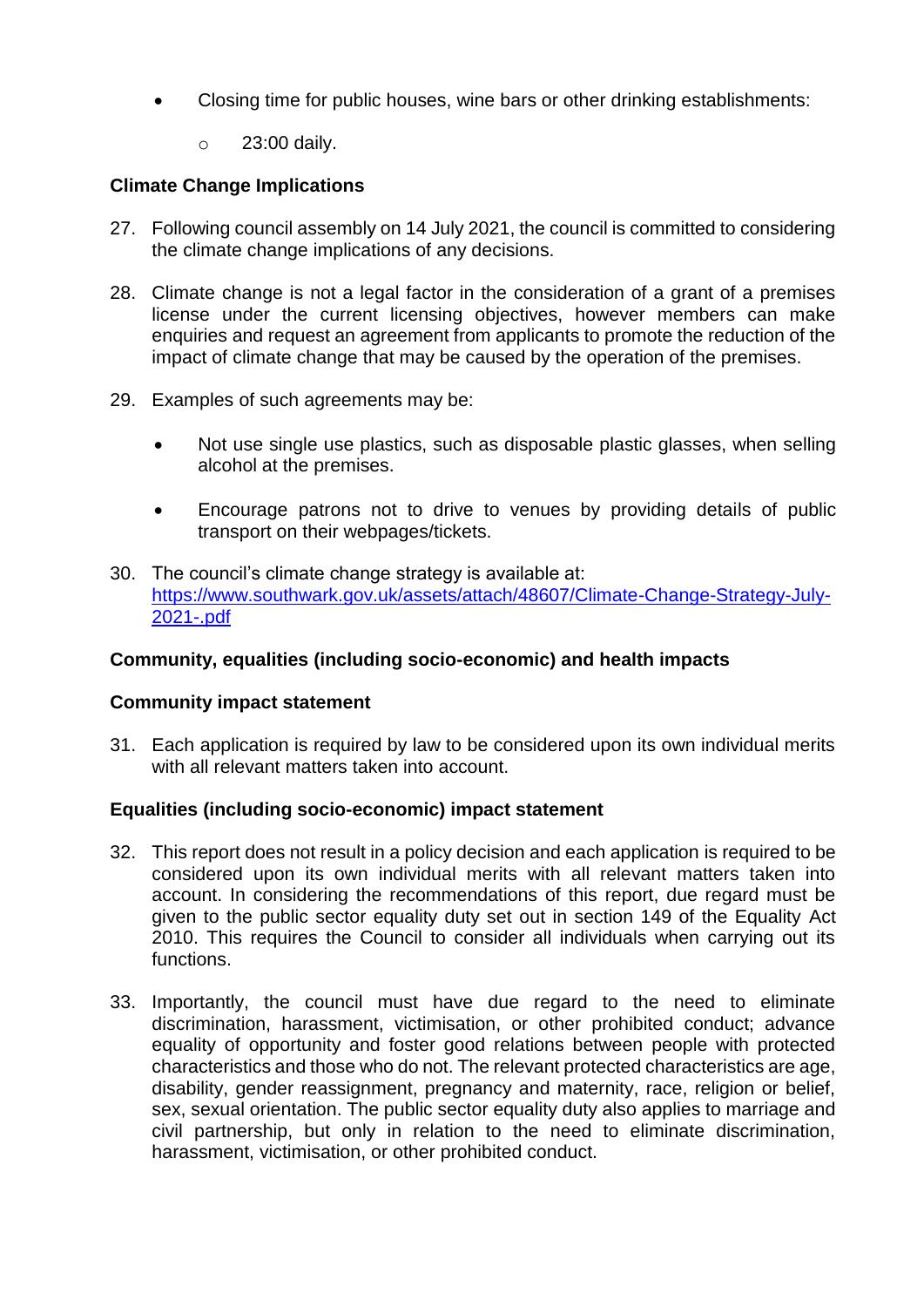- 34. The equalities impact statement for licensing decisions is contained within the Southwark statement of licensing policy 2021 – 2026: [https://www.southwark.gov.uk/business/licences/business-premises](https://www.southwark.gov.uk/business/licences/business-premises-licensing/licensing-and-gambling-act-policy)[licensing/licensing-and-gambling-act-policy.](https://www.southwark.gov.uk/business/licences/business-premises-licensing/licensing-and-gambling-act-policy)
- 35. The equalities impact assessment is available at: [https://moderngov.southwark.gov.uk/documents/s92016/Appendix%20F%20-](https://moderngov.southwark.gov.uk/documents/s92016/Appendix%20F%20-%20Equalities%20Impact%20Assessment.pdf) [%20Equalities%20Impact%20Assessment.pdf](https://moderngov.southwark.gov.uk/documents/s92016/Appendix%20F%20-%20Equalities%20Impact%20Assessment.pdf)

### **Health impact statement**

36. Health impacts cannot be considered by law when making decisions under the Licensing Act 2003.

### **Resource implications**

37. A fee of £100.00 has been paid by the applicant company in respect of this application being the statutory fee payable for premises within non-domestic rateable value A.

### **Consultation**

38. Consultation has been carried out on this application in accordance with the provisions of the Licensing Act 2003. A public notice was published in a local newspaper and similar notices were exhibited outside of the premises for a period of 28 consecutive days.

### **SUPPLEMENTARY ADVICE FROM OTHER OFFICERS**

#### **Director of Law and Governance**

- 39. The sub-committee is asked to determine the application for a premises licence under section 17 of the Licensing Act 2003.
- 40. The principles which sub-committee members must apply are set out below.

#### **Principles for making the determination**

- 41. The general principle is that applications for premises licence applications must be granted unless relevant representations are received. This is subject to the proviso that the applicant has complied with regulations in advertising and submitting the application.
- 42. Relevant representations are those which:
	- Are about the likely effect of the granting of the application on the promotion of the licensing objectives
	- Are made by an interested party or responsible authority
	- Have not been withdrawn
	- Are not, in the opinion of the relevant licensing authority, frivolous or vexatious.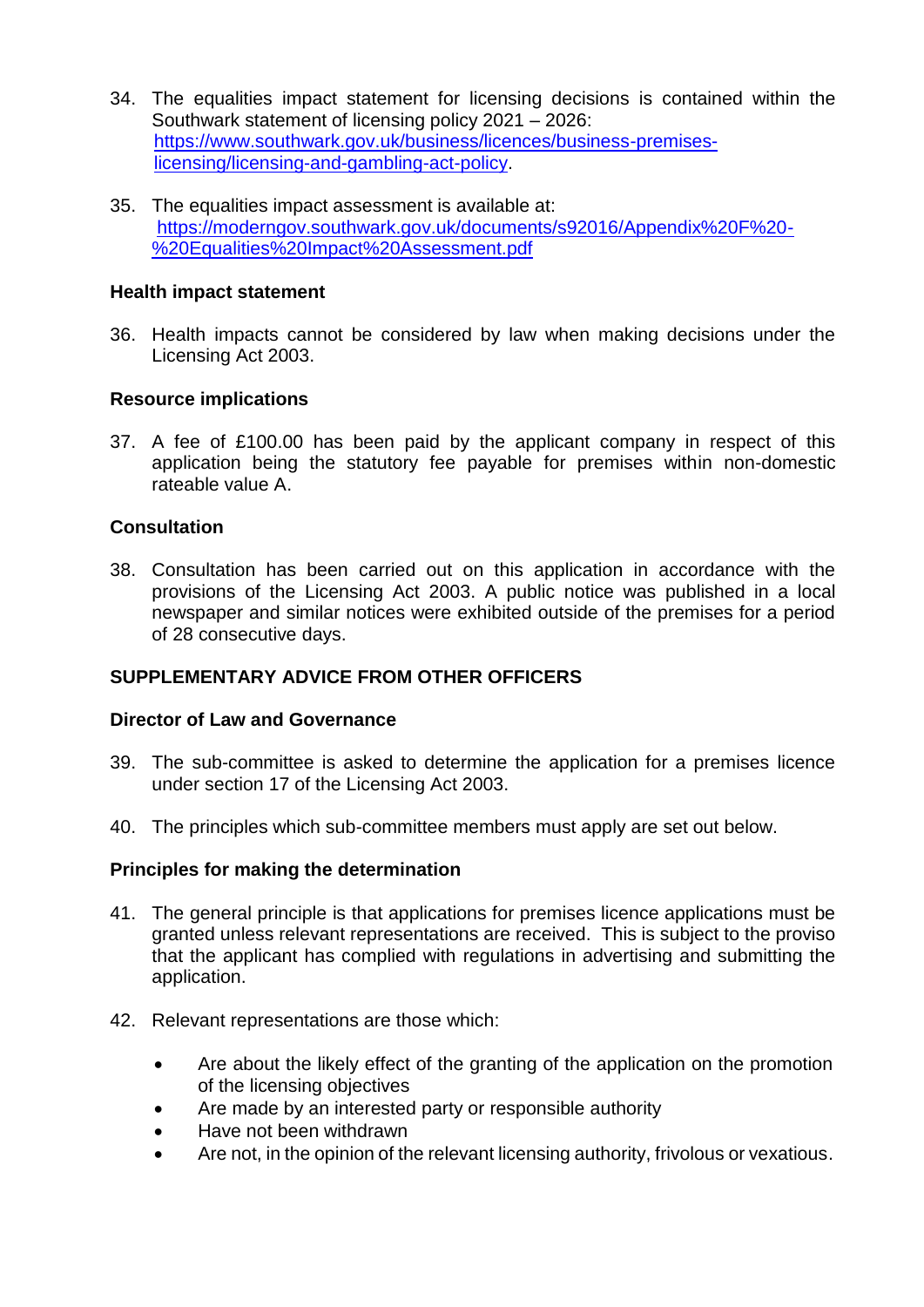- 43. If relevant representations are received then the sub-committee must have regard to them, in determining whether it is necessary for the promotion of the licensing objectives to:
	- To grant the licence subject to:
		- o The conditions mentioned in section 18 (2)(a) modified to such extent as the licensing authority considers necessary for the promotion of the licensing objectives
		- o Any condition which must under section 19, 20 or 21 be included in the licence
	- To exclude from the scope of the licence any of the licensable activities to which the application relates
	- To refuse to specify a person in the licence as the premises supervisor
	- To reject the application.

### **Conditions**

- 44. The sub-committee's discretion is thus limited. It can only modify the conditions put forward by the applicant, or refuse the application, if it is necessary to do so. Conditions must be necessary and proportionate for the promotion of one of the four licensing objectives, and not for any other reason. Conditions must also be within the control of the licensee, and should be worded in a way which is clear, certain, consistent and enforceable.
- 45. The four licensing objectives are:
	- The prevention of crime and disorder
	- Public safety
	- The prevention of nuisance
	- The protection of children from harm.
- 46. Members should note that each objective is of equal importance. There are no other licensing objectives, and the four objectives are paramount considerations at all times.
- 47. Conditions will not be necessary if they duplicate a statutory position. Conditions relating to night café and take away aspect of the license must relate to the night time operation of the premises and must not be used to impose conditions which could not be imposed on day time operators.
- 48. Members are also referred to the Home Office Revised Guidance issued under section 182 of the Licensing Act 2003 on conditions, specifically section 10.

### **Reasons**

49. If the sub-committee determines that it is necessary to modify the conditions, or to refuse the application for a premises licence application, it must give reasons for its decision.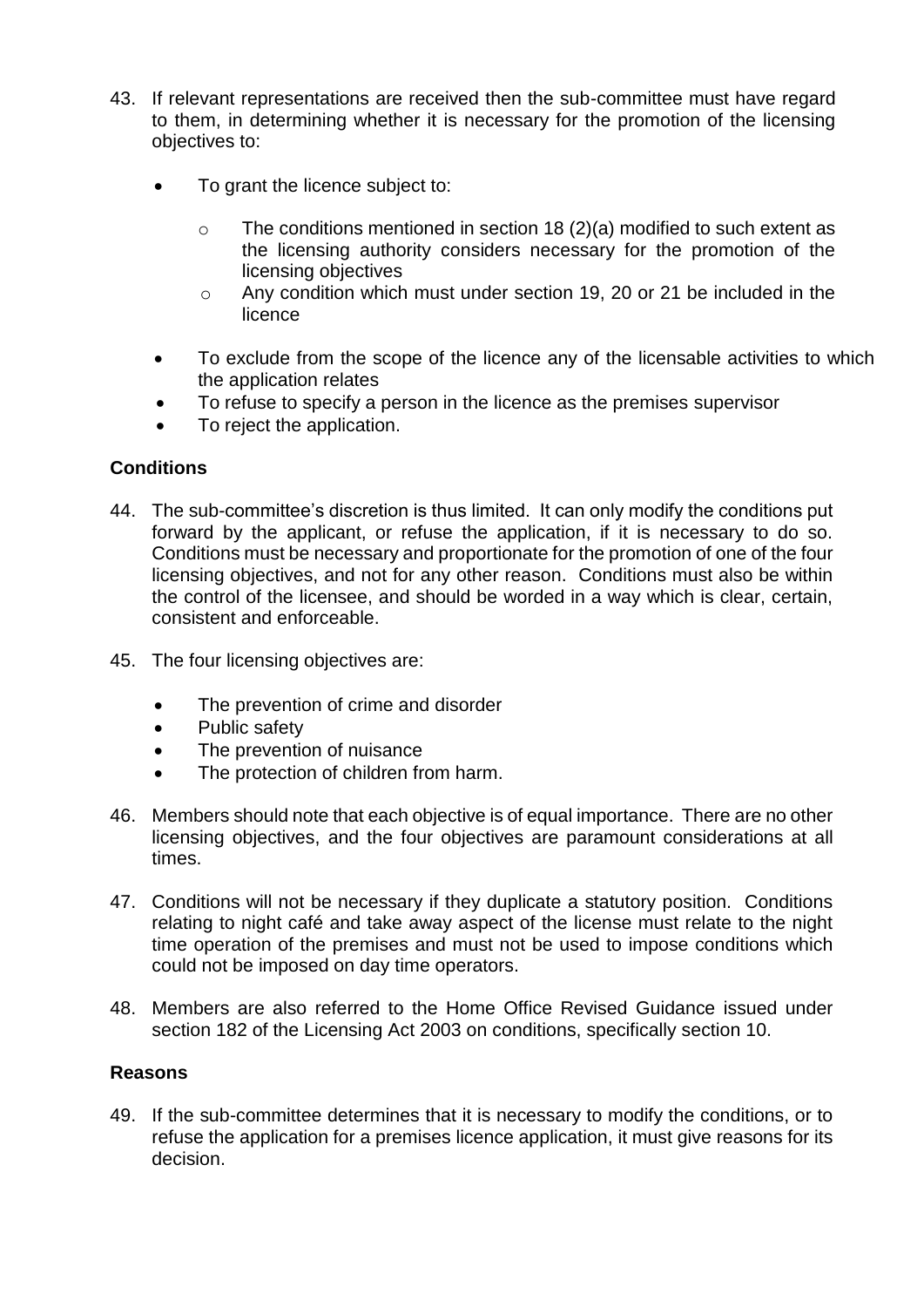### **Hearing procedures**

- 50. Subject to the licensing hearing regulations, the licensing committee may determine its own procedures. Key elements of the regulations are that:
	- The hearing shall take the form of a discussion led by the authority. Cross examination shall not be permitted unless the authority considered that it is required for it to consider the representations.
	- Members of the authority are free to ask any question of any party or other person appearing at the hearing.
	- The committee must allow the parties an equal maximum period of time in which to exercise their rights to:
		- o Address the authority
		- o If given permission by the committee, question any other party.
		- o In response to a point which the authority has given notice it will require clarification, give further information in support of their application.
	- The committee shall disregard any information given by a party which is not relevant to the particular application before the committee and the licensing objectives.
	- The hearing shall be in public, although the committee may exclude the public from all or part of a hearing where it considers that the public interest in doing so outweighs the public interest in the hearing, or that part of the hearing, taking place in private.
	- In considering any representations or notice made by a party the authority may take into account documentary or other information produced by a party in support of their application, representations or notice (as applicable) either before the hearing or, with the consent of all the other parties, at the hearing.
- 51. This matter relates to the determination of an application for a premises licence under section 17 of the Licensing Act 2003. Regulation 26(1) (a) requires the subcommittee to make its determination at the conclusion of the hearing.

## **Council's multiple roles and the role of the Licensing Sub-Committee**

- 52. Sub-committee members will note that, in relation to this application, the council has multiple roles. Council officers from various departments have been asked to consider the application from the perspective of the council as authority responsible respectively for environmental health, trading standards, health and safety and as the planning authority.
- 53. Members should note that the licensing sub-committee is meeting on this occasion solely to perform the role of licensing authority. The sub-committee sits in quasijudicial capacity, and must act impartially. It must offer a fair and unbiased hearing of the application. In this case, members should disregard the council's broader policy objectives and role as statutory authority in other contexts. Members must direct themselves to making a determination solely based upon the licensing law, guidance and the council's statement of licensing policy.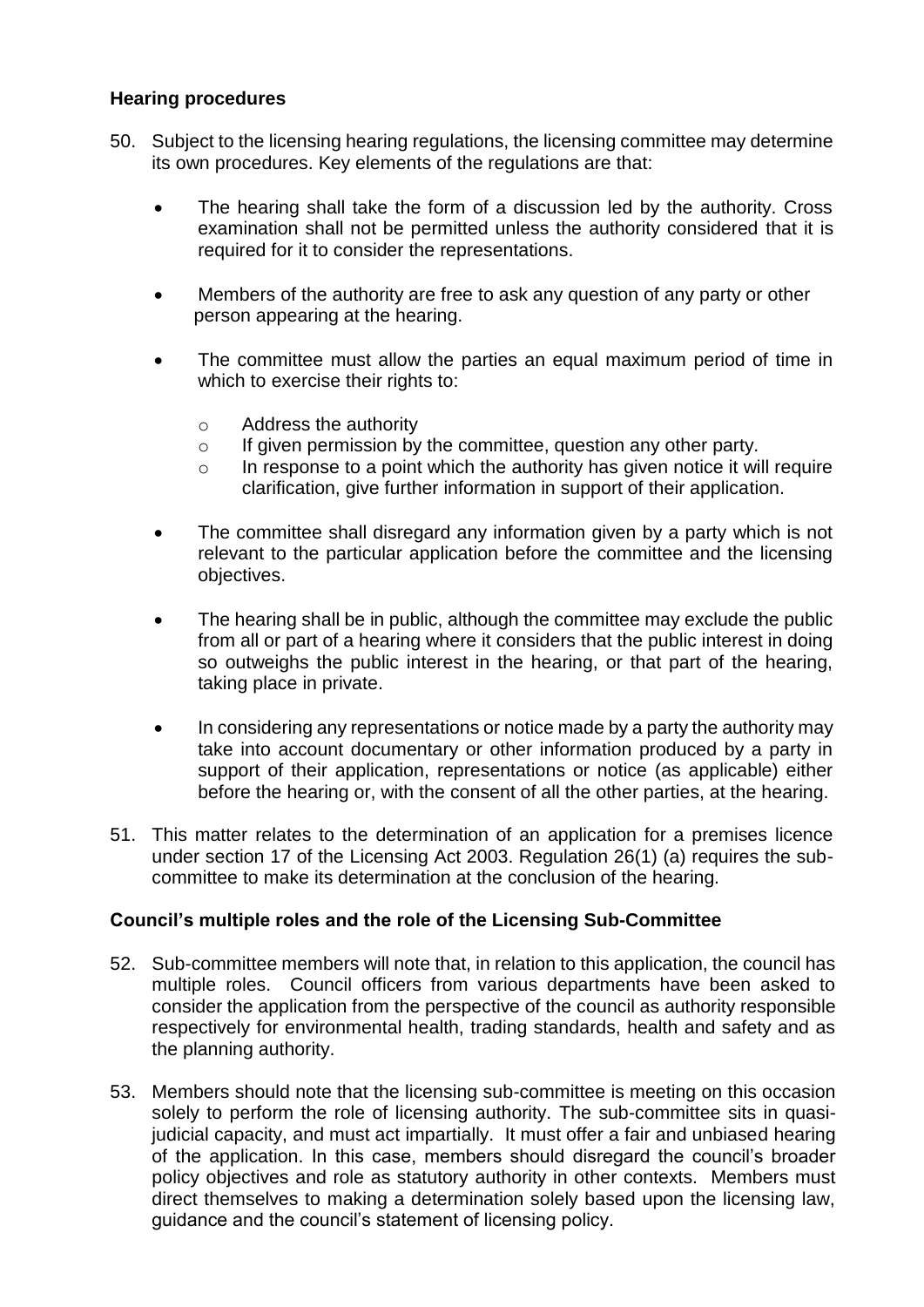- 54. As a quasi-judicial body the licensing sub-committee is required to consider the application on its merits. The sub-committee must take into account only relevant factors, and ignore irrelevant factors. The decision must be based on evidence, that is to say material, which tends logically to show the existence or non-existence of relevant facts, or the likelihood or unlikelihood of the occurrence of some future event, the occurrence of which would be relevant. The licensing sub-committee must give fair consideration to the contentions of all persons entitled to make representations to them.
- 55. The licensing sub-committee is entitled to consider events outside of the premises if they are relevant, i.e. are properly attributable to the premises being open. The proprietors do not have to be personally responsible for the incidents for the same to be relevant. However, if such events are not properly attributable to the premises being open, then the evidence is not relevant and should be excluded. Guidance is that the licensing authority will primarily focus on the direct impact of the activities taking place at the licensed premises on members of the public, living, working or engaged in normal activity in the area concerned.
- 56. Members will be aware of the council's code of conduct which requires them to declare personal and prejudicial interests. The code applies to members when considering licensing applications. In addition, as a quasi-judicial body, members are required to avoid both actual bias, and the appearance of bias.
- 57. The sub-committee can only consider matters within the application that have been raised through representations from other persons and responsible authorities. Other persons must live in the vicinity of the premises. This will be decided on a case to case basis.
- 58. Under the Human Rights Act 1998. The sub-committee needs to consider the balance between the rights of the applicant and those making representations to the application when making their decision. The sub-committee has a duty under section 17 Crime and Disorder Act 1998 when making its decision to do all it can to prevent crime and disorder in the borough.
- 59. Other persons, responsible authorities and the applicant have the right to appeal the decision of the sub-committee to the magistrates' court within a period of 21 days beginning with the day on which the applicant was notified by the licensing authority of the decision to be appealed against.

### **Guidance**

60. Members are required to have regard to the Home Office guidance in carrying out the functions of licensing authority. However, guidance does not cover every possible situation, so long as the guidance has been properly and carefully understood, members may depart from it if they have reason to do so. Full reasons must be given if this is the case.

#### **Strategic Director of Finance and Governance**

61. The head of regulatory services has confirmed that the costs of this process over and above the application fee are borne by the service.